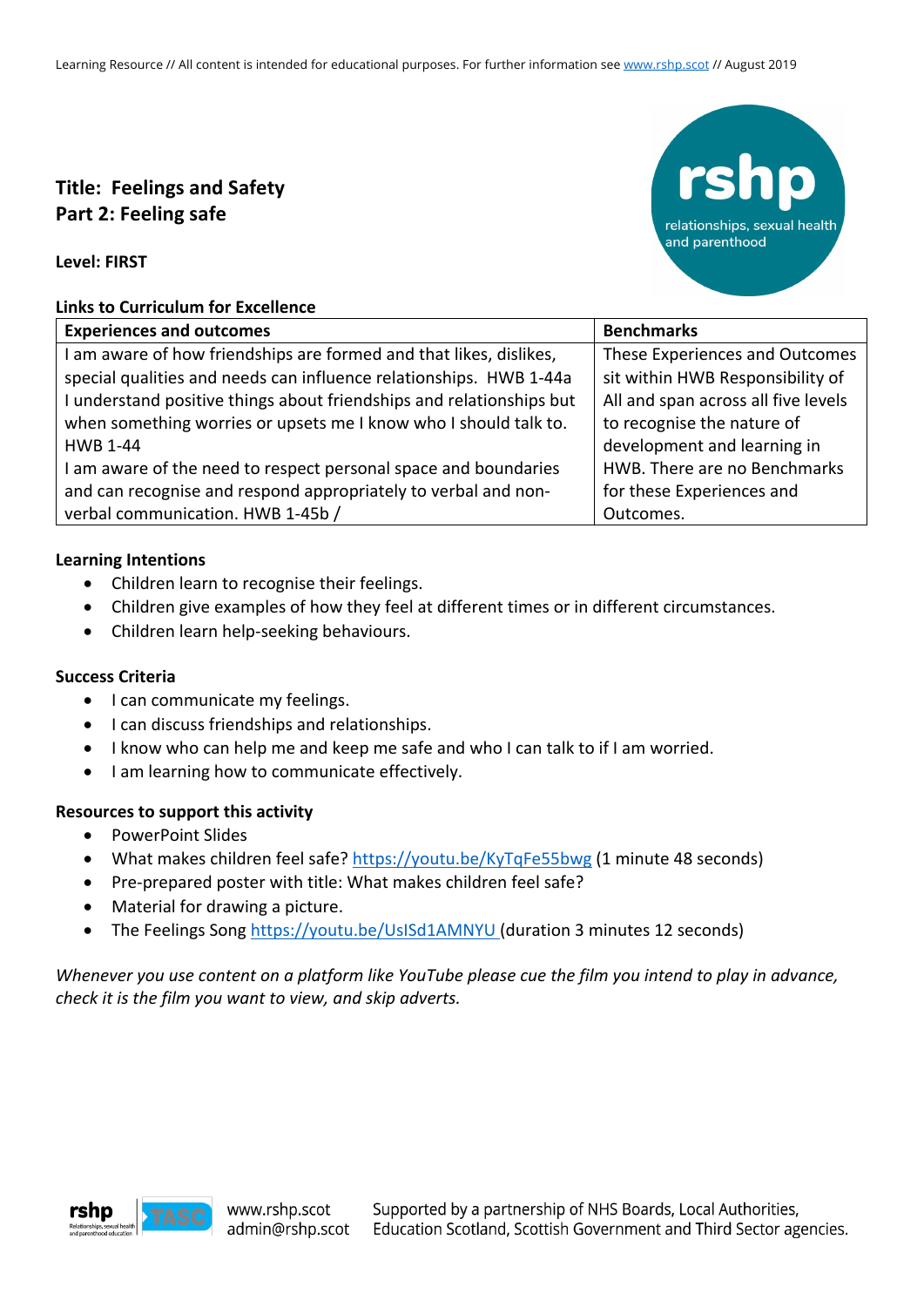# **Activity**

- 1. Recap on the previous lesson and have children remember talking about and acting out a range of feelings. Explain that in this lesson the children will be thinking about a very important feeling – **feeling safe**.
- 2. **What are the things we do to keep ourselves safe?** Use the slides to ask children about a number of scenarios, with shoulder partners then in the group, what can we do to be safe in each?
	- When we are crossing the road?
	- Out on our bike?
	- Out playing with friends?
	- Travelling in a car?
	- When we meet a dog?

Ask the children for other situations where they need to think about being safe? (For example, out shopping, visiting a new place…)

Acknowledge all the things children themselves, or adults do with them, to keep children safe.

- **3. What makes children feel safe? https://youtu.be/KyTqFe55bwg** (1 minute 48 seconds) Watch the short film and then pose the prompt: **I feel safe when…** for discussion with shoulder partners/in the group with feedback and exploration of what the children say.
- 4. **Activity: What makes children feel safe?:** Pre-prepare a large sheet/poster with the question. Ask the children to pick (or allocate) a place that they are to consider in terms of the question. They should identify 5 things that help children to feel safe either **at home, at school, outside in the street or playground**. They should write these on post-its or card and in feedback come place in the centre of the circle to create a poster. Explore views, are there themes, similarities or difference across each setting?
- **5. Feeling safe?** Now a different question, explain that the questions are about the individual experience of the children, that each one of us is different, and you would like them to think about how they feel when they feel safe, where they feel safe, and who they feel safe with. Again, decide if shoulder partner conversation or just in the group suits best:
	- Where do *you* feel safe?
	- What makes *you* feel safe? (Does anyone have a special toy? A blanket?)
	- Who makes *you* feel safe? How do they make you feel safe?
	- How do *you* feel when you feel safe?
- **6. Me feeling safe:** Ask the children to close their eyes and think about feeling safe. How do they feel when they feel safe? Explain to the children that you would like them to draw a picture that shows when they are feeling safe. It could be a picture of them, a place, a person who helps them feel safe. It might not have people, but colours. It's all about creating a picture of themselves feeling safe. As always, use time back at their tables to check on understanding.

# **7. Feeling safe: Things to remember**

Bring the children back together for the last slides which make some important points for them to remember. Share and discuss as appropriate. Emphasise that you are a trusted adult.

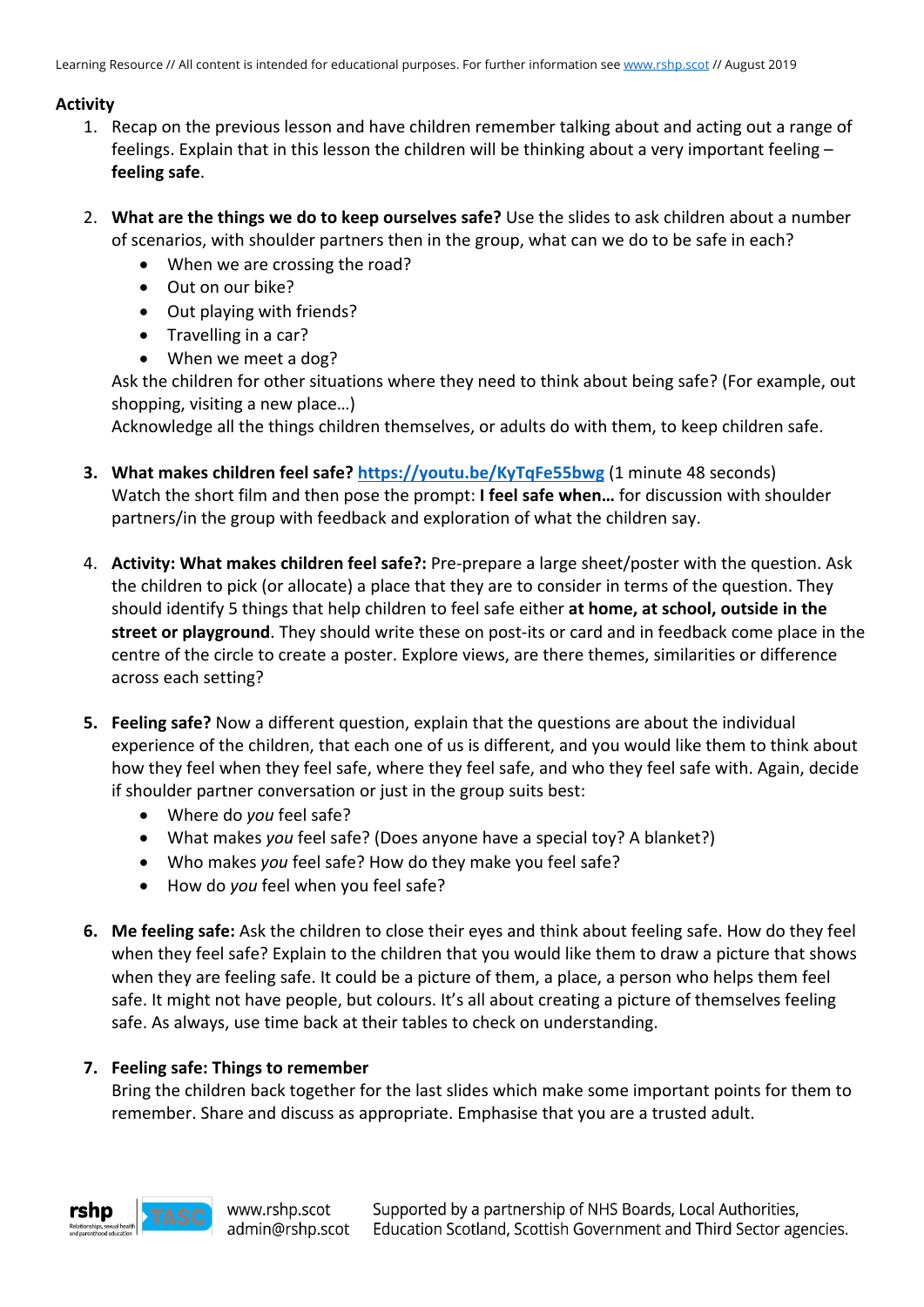#### **Important things to remember**

- Every child has the right to feel safe and be protected.
- No one is allowed to threaten you, hurt you or touch you in a way that makes you feel uncomfortable, worried or scared.
- Even if you are not sure, if something doesn't feel right you should tell an adult who can help you.

#### **3 things to do if you don't feel safe**

- Say 'no'
- Get away from the person or situation
- Find a trusted adult.
- **8. End** the session (or day) with children sharing their pictures, create a gallery alongside the poster the class produced. End with this song if they enjoyed it in the previous session. **The Feelings Song** (duration 3 minutes 12 seconds) **https://youtu.be/UsISd1AMNYU**

#### **Additional ideas**

Individual Activity: **Happy Place**: https://www.childline.org.uk/toolbox/games/build-your-happy-place/ This online activity allows children to create an online happy place. A soothing interactive game.

#### **The NSPCC Speak out Stay safe programme**

This is a preventative education intervention, available to every primary school and aims to equip children with the knowledge and understanding they need to stay safe from abuse. The programme helps children understand; abuse in all its forms and how to recognise signs of abuse, that abuse is never a child's fault and that they have the right to be safe, where to get help and the sources of help available to them, including ChildLine. The online offer, aimed at children aged 5 to 11, includes access to a video assembly and new supporting resources or information packs for teachers to use in the classroom. There is a version of Speak out Stay safe for children with additional support needs with the messages tailored specifically to pupils needs. Your local NSPCC Schools Service Schools Coordinators can support your school to deliver the programme by briefing school staff at the start and gathering feedback and learning at the end. For more information or to be put in touch with your local Schools Coordinator, please contact alan.stewart@nspcc.org.uk.

https://learning.nspcc.org.uk/services/speak-out-stay-safe

#### **Buddy Zone**

Activities, games and prompts to help children seek advice and support. https://www.childline.org.uk/toolbox/buddy-zone-under12service/

#### **Connecting with home**

Text provided with activity *This is how I feel* Activities for kids at home From NSPCC a range of things to do together at home to help your child learn about staying safe and speaking out.

https://www.nspcc.org.uk/keeping-children-safe/support-for-parents/safety/activities-safety-kids/